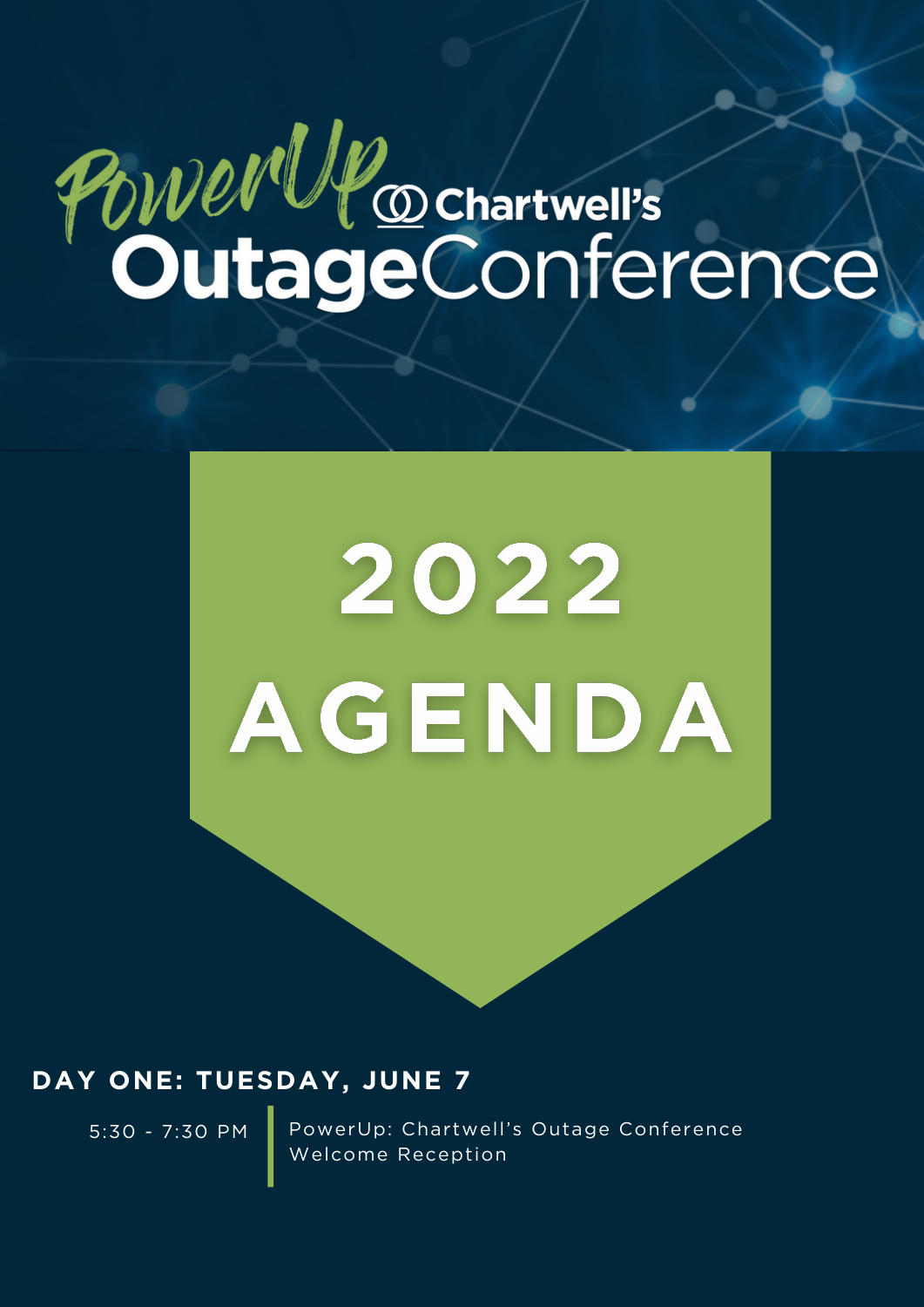### **DAY TWO: WEDNESDAY, JUNE 8**

| 7:30 - 8:30 AM                  | <b>Breakfast</b>                                                                                                                                                                                                                                                                                                                                                                                   |
|---------------------------------|----------------------------------------------------------------------------------------------------------------------------------------------------------------------------------------------------------------------------------------------------------------------------------------------------------------------------------------------------------------------------------------------------|
| 8:30 - 9:30 AM                  | <b>Keynote: Agility in Meeting Customer Expectations</b><br>• Chris Caldwell, Power Delivery Vice President,<br>Georgia Power Company                                                                                                                                                                                                                                                              |
| $9:30 - 10:15$ AM               | <b>Getting to YES. Curating a Winning Business Case.</b><br>• Elisa Henry, Chief Operating Officer, Message<br><b>Broadcast</b><br>• Sandra Labib, Senior Advisor, Southern California<br>Edison                                                                                                                                                                                                   |
| $10:15 - 10:45$ AM              | <b>Break</b>                                                                                                                                                                                                                                                                                                                                                                                       |
| 10:45 - 11:30 AM                | Panel Discussion: Anatomy of an Outage:<br>Leveraging Data for an End-to-End View of the<br><b>Outage Experience</b><br>• Jackie Robinson, Director of Customer<br>Transformation and Analytics, DTE<br>• Tim Hendren, Program Manager in the Customer<br>Experience Transformation Organization, Duke<br>Energy<br>• Laura Storey, Product Owner, Outage Customer<br>Experience, Consumers Energy |
| 11:30 AM - 12:30 PM             | Chartwell's Best Practices Awards Luncheon                                                                                                                                                                                                                                                                                                                                                         |
| 12:30 - 1:00 PM                 | Dessert with Vendors                                                                                                                                                                                                                                                                                                                                                                               |
|                                 |                                                                                                                                                                                                                                                                                                                                                                                                    |
| $1:00 - 1:45$ PM<br><b>GOLD</b> | <b>BGE Makes Outage Communications More Transparent</b><br>with New Outage Tracker<br>• Matt Fiery, Product Owner,<br><b>BGE</b>                                                                                                                                                                                                                                                                   |
| $1:45 - 2:30 PM$                | <b>Communicating in the Age of Extremes</b><br>• Daniel Séguin, Director, Communications and Public<br>Affairs, Hydro Ottawa                                                                                                                                                                                                                                                                       |
| $2:30 - 3:15$ PM                | <b>How Interactions and Evergy Proactively Manage</b><br><b>Outages with Conversational AI</b><br>• Steve Hughes, Senior Director, Utilities Practice,<br>Interactions<br>• Lindsay Washburn, Digital Business Analyst, Digital<br>Strategy, Evergy                                                                                                                                                |
| $3:15 - 3:45$ PM                | <b>Break</b>                                                                                                                                                                                                                                                                                                                                                                                       |
| $3:45 - 3:55$ PM                | <b>Sponsor Spotlight: Presented by SEW</b>                                                                                                                                                                                                                                                                                                                                                         |
| $3:55 - 4:40$ PM                | Roundtables: Major Events, ETRs, Auto-Enrollment,<br>Planned Outages, Surveys and Metrics, and Field Crew<br><b>Tech and Training</b>                                                                                                                                                                                                                                                              |